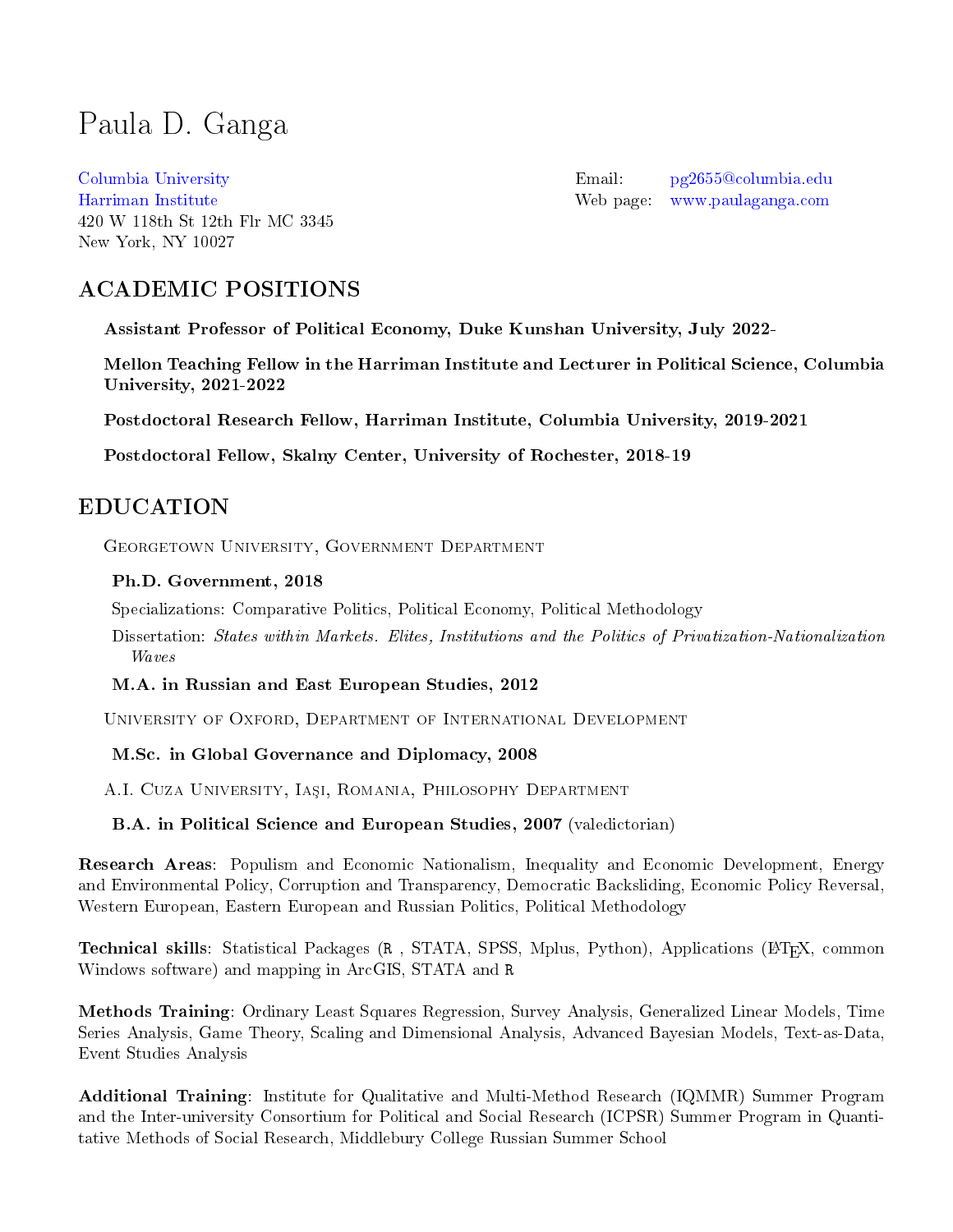# SCHOLARSHIP

#### Books

manuscript Privatization, Nationalization and Back Again. The Politics of Economic Policy Reversal in progress Book workshop in April 2022

2010 [The Energy Dimension in the EU-Russian Relations](http://www.euroinst.ro/titlu.php?id=1042) (Bucharest: Institutul European, 2010) published in Romanian, original title Relatia Uniunea Europeana-Rusia. Problema energetica

#### Peer reviewed publications

- 2022 "Offshore Protection: Evidence from the Yukos Precedent and the Moscow Stock Exchange," with Nik Kalyanpur, forthcoming in Energy Policy
- 2021 [Assessing the Performance of Caregiver Reported Early Development Instruments \(CREDI\) Relative](https://nyaspubs.onlinelibrary.wiley.com/doi/epdf/10.1111/nyas.14543) [to the Bayley Scales of Infant and Toddler Development \(Bayley-III\) in Rural India,](https://nyaspubs.onlinelibrary.wiley.com/doi/epdf/10.1111/nyas.14543)" with Harold Alderman and Jed Friedman, Annals of the New York Academy of Sciences, 1492: 58-72
- 2015 Baikonur, Bagys and the Legacy of Soviet-Era Territorial Leases in Contemporary Central Asia", Cambridge Central Asian Reviews, University of Cambridge (vol. 1, no. 1: 1-18)
- 2012 "Being a Jewish Writer in Second World War Bucharest. The case of Mihail Sebastian" in Slovo, School of Slavonic and East European Studies, University College London, (vol. 24, no. 1: 3-18)
- 2011 "A Problem of Consolidation. Moldovan Democracy and Regime Change from Independence to the Twitter Revolution," Romanian Journal of International Relations and Security Studies (vol. 1, no. 2)
- 2009 [Threads in the Canvas. Pipeline Politics and the Economization of the Russian Foreign Policy in the](http://www.jeeas.org/index.php/archive/53-threads-in-the-canvas-pipeline-politics-and-the-economization-of-the-russian-foreign-policy-in-the-black-sea-region-by-paula-ganga) [Black Sea Region",](http://www.jeeas.org/index.php/archive/53-threads-in-the-canvas-pipeline-politics-and-the-economization-of-the-russian-foreign-policy-in-the-black-sea-region-by-paula-ganga) Journal of Asian and East European Studies, (vol. 1, no. 1: 25-40)

#### Chapters in books

- 2021 "Economic Consequences of Illiberalism," chapter in the [Routledge Handbook of Illiberalism,](http://www.paulaganga.com/uploads/9/1/0/6/91063034/9780367260545_00pre_pi-xxviii.pdf) András Sajó, Renáta Uitz, Stephen Holmes, eds. (Routledge, New York and London: 691-709)
- 2012 "Global Governance in Contemporary Politics", chapter in the International Relations Textbook, Andrei Miroiu and Radu-Sebastian Ungureanu, eds. (Bucharest, Polirom)
- 2008 Dissensions and Incertitudes. European Union-Russia Dialog in Transition", chapter in International Relations. World of yesterday, world of tomorrow, Paul Nistor, ed. (Iasi, Pim: 230-244)

#### Under Review

Bringing the State Back In. Populism and Economic Nationalism in Europe," under review

Ties that Bind: The Impact of Tied Aid on Development," with Desh Girod, under review

Corruption: Quantity or Consequences?," with Harley Balzer

The Politics of Privatization-Nationalization Waves"

[Patterns of Policy Responses to the COVID-19: Coronavirus Pandemic in Federal vs. Unitary States,](https://papers.ssrn.com/sol3/papers.cfm?abstract_id=3692035)" with Tim Buthe, Joan Barcelo, Cindy Cheng, Allison Spencer Hartnett, Robert Kubinec and Luca Messerschmidt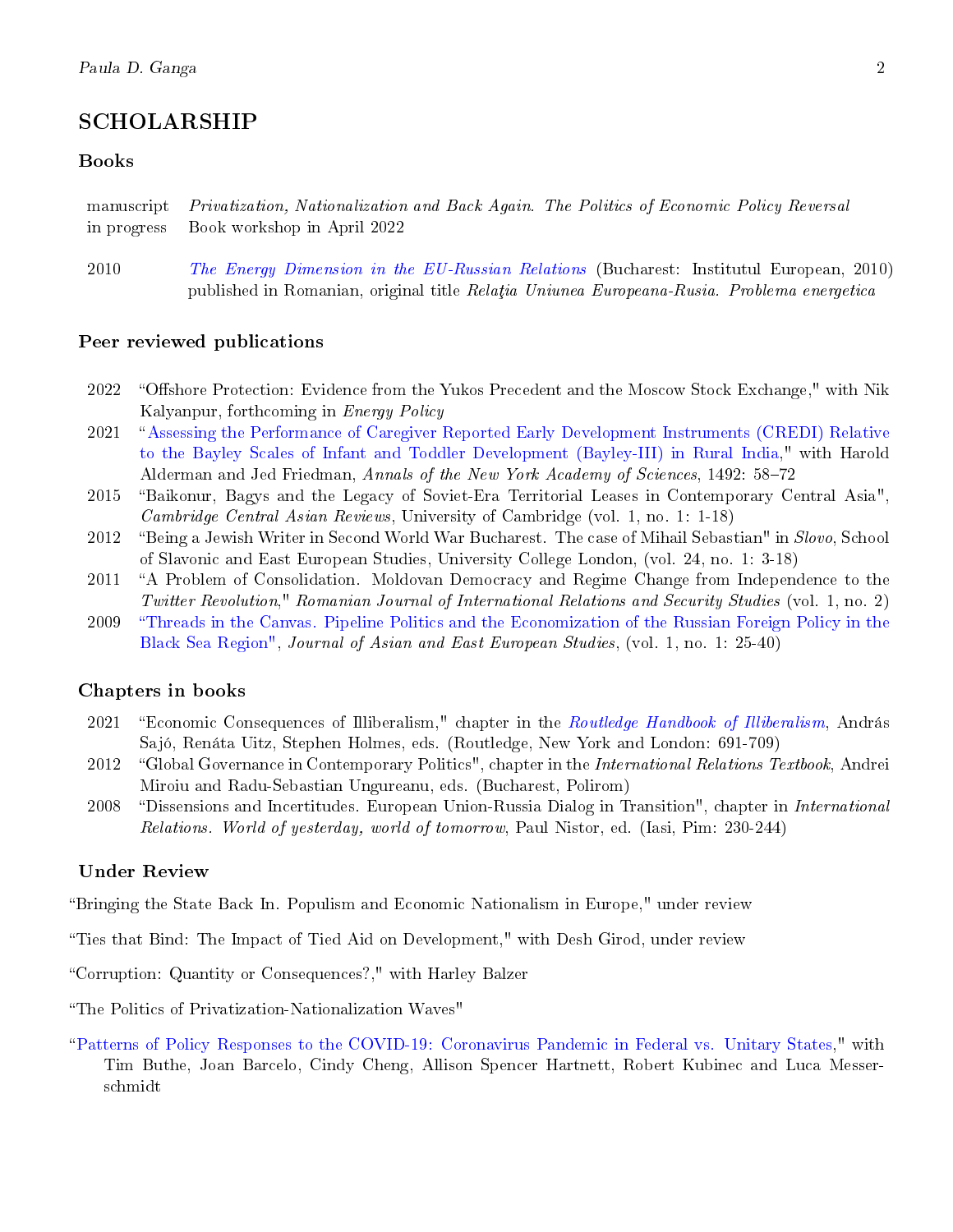#### Working papers

- The coercive capacity of COVID-19 policies: The rule of law or the rule of fear?" with Caress Schenk, presented at APSA 2021, ISA 2022, MPSA 2022
- The new politics of private investment in developing countries," with Erum Haider, presented at APSA 2021, ISA 2022, APSA 2022
- The Left Behind: Emigration, Political Brain Drain, and Support for Far-Right Parties in Europe," with Abe Newman and Filip Savatic, presented at APSA 2020, ISA 2021
- Political scandals and populism: Origin story or silver bullet?" with Tsveta Petrova, presented at MPSA 2022, APSA 2022, CES 2022
- The social origins of economic nationalism. Public opinions on transition reforms and the rise of populism", presented at ISA 2018
- Place Matters. Economic Geography and Populist Voting in Europe," with Kate McNamara, presented at APSA 2018
- "Property Rights in the Aftermath of Conflict. The Impact of the India-Pakistan Partition on Property Claims in Karachi," with Rabea Kirmani, presented at APSA 2019, ISA 2019

## AWARDS

#### External Awards

| 2022          | Sakip Sabanci University International Studies Award                                             |
|---------------|--------------------------------------------------------------------------------------------------|
| 2022          | Institute for Humane Studies, Book Manuscript Workshop Grant                                     |
| 2022          | James Buchanan Fellowship                                                                        |
| 2021          | Institute for Humane Studies, Book Proposal Workshop Grant                                       |
| 2020-21       | Visiting Lecturer, Duke-DKU Global Fellows Program, Duke Kunshan University                      |
| 2020-21       | Regional Studies Association, Grant on Pandemics, Cities, Regions and Industry                   |
| 2020, 2021    | Summer Humane Studies Fellowship Award                                                           |
| 2020          | Kennan Alumni Fellowship, Woodrow Wilson Center (canceled due to COVID-19)                       |
| 2019          | APSA Small Research grant through the Centennial Center for Political Science and Public         |
|               | Affairs                                                                                          |
| 2019          | Eurolab Grant at the GESIS Leibnitz Institute for the Social Sciences                            |
| 2019          | George F. Kennan Fellowship, Woodrow Wilson Center                                               |
| 2017-18       | Adam Smith Fellowship                                                                            |
| 2017          | National Science Foundation (NSF) travel grant                                                   |
| 2017-18, 2015 | Humane Studies Fellowship                                                                        |
| 2017          | Harriman Institute, Columbia University travel grant                                             |
| 2016          | National Science Foundation (NSF) travel grant                                                   |
| 2011          | Kathryn Davis Fellowship for Peace, Middlebury College, Russian Language Summer School           |
| 2007-08       | Chevening Scholarship from the UK Foreign and Commonwealth Office and the Open Society           |
|               | Foundation, Oxford University                                                                    |
| 2006          | European Union Erasmus Mobility Fellowship, Institute for Political Science (Sciences Po), Lille |

#### Internal Awards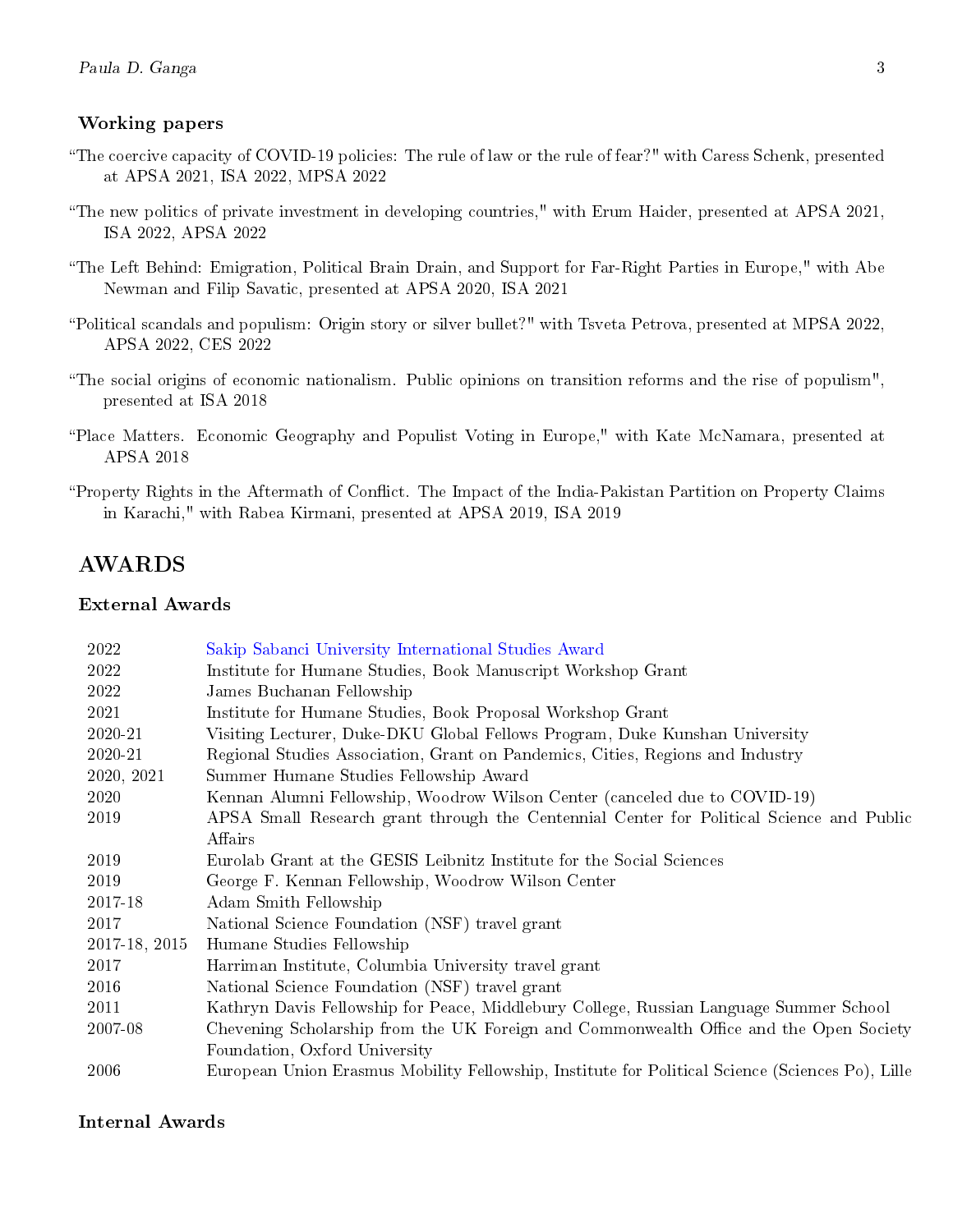- 2020-21 Columbia University Pepsico Fellowships for Research Travel, Winter 2020 (Poland), Summer 2020 (canceled due to COVID-19), Fall 2021 (Czech Republic, Romania)
- 2016-17 The Jill Hopper Memorial Fellowship, Georgetown University
- 2017 Dissertation Research Grant, Department of Government, Georgetown University
- 2016 Dissertation Research Travel Grant, Georgetown University (Hungary)
- 2016 Georgetown University Fellowship for the Institute for Qualitative and Multi-Method Research (IQMMR) Summer Program
- 2015 Georgetown University Graduate Student Organization Teaching Assistant Award
- 2014 Georgetown University Fellowship for the Inter-university Consortium for Political and Social Research (ICPSR) Summer Program in Quantitative Methods of Social Research
- 2014 Georgetown University Summer Research Award
- 2012-18 Georgetown Graduate School of Arts and Sciences Fellowship, PhD fellowship
- 2012 Georgetown University Conference Travel Award
- 2011 Center for Eurasian, Russian and East European Studies summer research grant (Moldova)
- 2010-12 Georgetown Graduate School of Arts and Sciences Fellowship, graduate fellowship for the MA in Russian and East European Studies
- 2003-07 Alexandru Ioan Cuza University Study Award

#### Conference Presentations

American Political Science Association (APSA) Annual Meeting, 2014, 2017, 2018, 2019, 2020, 2021

- International Studies Association (ISA) Annual Meeting, 2015, 2016, 2017, 2018, 2019, 2020 (canceled due to COVID-19), 2021, 2022
- Midwest Political Science Conference (MPSA), 2014, 2015, 2019, 2020 (canceled due to COVID-19), 2022
- Council for European Studies Annual Conference, 2022
- COVID-19 Public Health and Social Measures (PHSMs) Research Outcome Conference, 2021
- Annual Meeting of the Society for Political Methodology (PolMeth), 2016, 2017
- International Political Economy Society (IPES), 2019
- The Ideational Approach to Populism: Consequences and Mitigation, IE University in Segovia, Spain, 2019
- ISA/FLACSO, Quito, Ecuador, 2018
- Sixth Annual ICSID Conference, "Political Economy of Development: Exiting the Middle Income Trap," Higher School of Economics, Moscow, Russia, June 2017
- Association for Slavonic, Eastern European and Eurasian Studies (ASEEES) Annual Convention, 2016
- Southern Political Science Association Annual Conference (SPSA), 2015
- Academic Swiss Caucasus Net (ASCN) Conference "Security, Democracy and Development in e Southern Caucasus and the Black Sea Region," Istanbul, Turkey, 2012

#### Invited talks

| Regional Studies Association, virtual | 2022 |
|---------------------------------------|------|
| George Washington University, virtual | 2022 |
| Duke Kunshan University, virtual      | 2022 |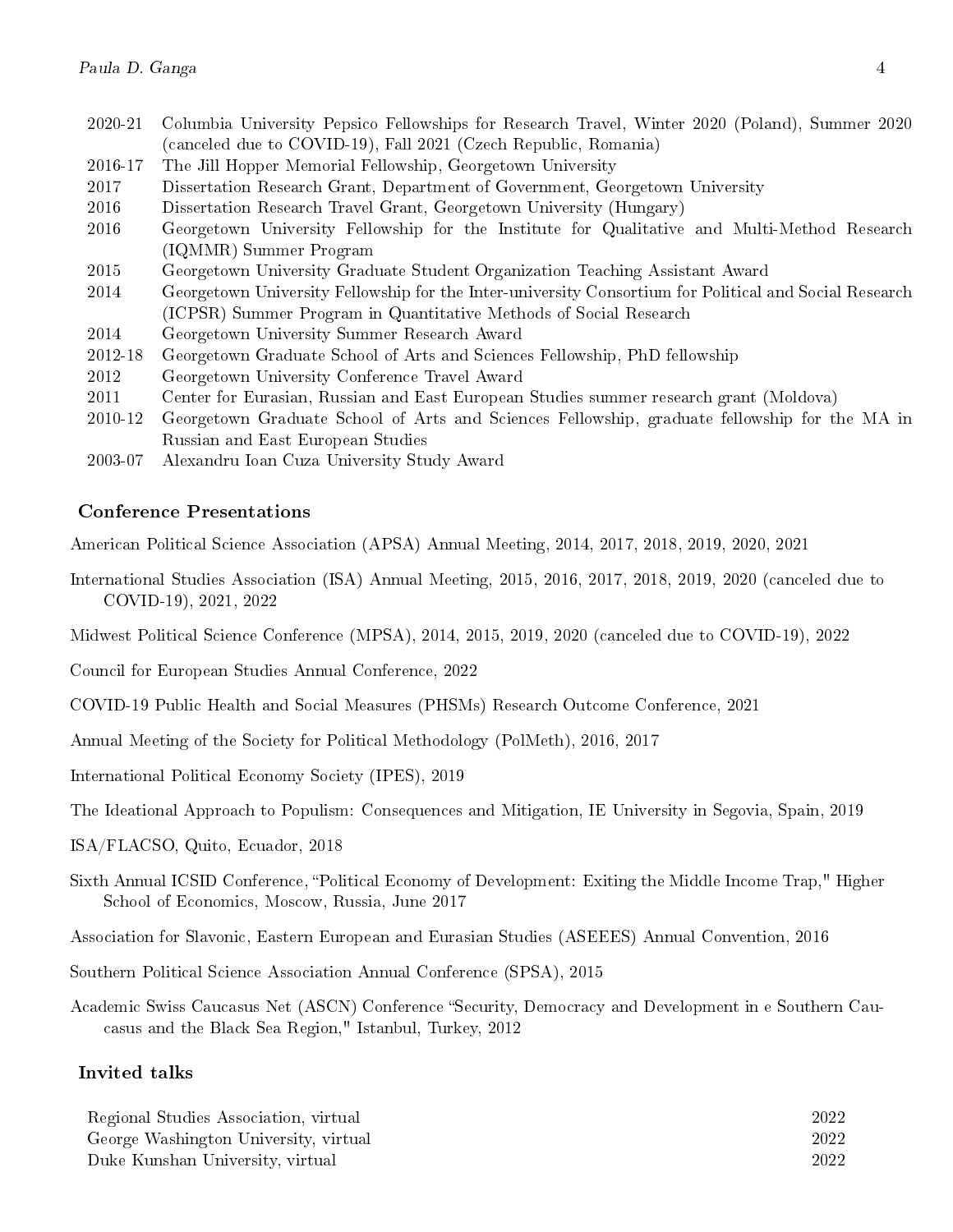| Romanian Cultural Institute, New York                                                  | 2020 |
|----------------------------------------------------------------------------------------|------|
| Columbia University, Harriman Institute, New York                                      | 2019 |
| Leibnitz Institute for Social Sciences, Cologne, Germany                               | 2019 |
| Center for Eurasian, Russian and East European Studies, Georgetown University          | 2019 |
| Woodrow Wilson International Center for Scholars, Washington DC                        | 2019 |
| University of Rochester                                                                | 2019 |
| Georgetown University, Political Economy Faculty Seminar                               | 2016 |
| Georgetown Quantitative Models, Advanced Topics in $\mu_{T}$                           | 2016 |
| George Washington University, Comparative Politics Workshop                            | 2016 |
| Georgetown Quantitative Models, Advanced Vizualization Techniques in $\mathbb{R}^{-1}$ |      |
| Georgetown Quantitative Models, Accelerated Introduction to $\angle TFX$ <sup>1</sup>  | 2014 |

### Additional Research Skills

- Languages: Romanian (native), French (fluent), Russian (advanced), Spanish (advanced), Italian (intermediate), Portuguese (intermediate)
- Field work: Hungary, Romania, Moldova, Poland, the Czech Republic, Ukraine, Russia, Germany
- Technical skills: Statistical Packages (R, STATA, SPSS, Mplus, Python), Applications (LAT<sub>EX</sub>, common Windows software) and mapping in ArcGIS, STATA and R
- Statistical methods used in research and teaching: Ordinary Least Squares, Generalized Linear Models, Time Series Analysis, Scaling and Dimensional Analysis, Advanced Bayesian Models, Text-as-Data, Survey Analysis and Survey Experiments, Randomized Control Trials, Event Study Analysis and Survival Analysis, Game Theory

Additional Training:

Institute for Qualitative and Multi-Method Research (IQMMR) Summer Program

Inter-university Consortium for Political and Social Research (ICPSR) Summer Program in Quantitative Methods of Social Research

Middlebury College Russian Summer School

### Work and Research Experience

- 2020-21 Regional Data Manager [CoronaNet Research Project,](https://coronanet-project.org/) Western Europe
- 2018-19 Quantitative Researcher, World Bank Development Research Group (Poverty and Inequality Team)
- 2018-19 World Bank Development Research Group (Poverty and Inequality Team)
- 2017-18 Editorial Assistant for International Organization (IO), replication of accepted quantitative papers
- 2015-16 Professor Angela Stent, Researcher on Russian foreign policy
- 2016-18 Professor Desha Girod, Statistical researcher on international aid and economic development
- 2015-16 Professor Jenny Guardado, Statistical researcher on insurgencies and conict funded by a grant from the Office of Naval Research and the University of Chicago
- 2015 Professor Bill Gormley, Statistical researcher for Georgetown University Center for Research on Children in the US (CROCUS)
- 2014 Expert coder for the Varieties of Democracy Project, Boston University
- 2008 Research Assistant at the Overseas Development Institute, London

<sup>&</sup>lt;sup>1</sup> Conducted the lecture and coding training.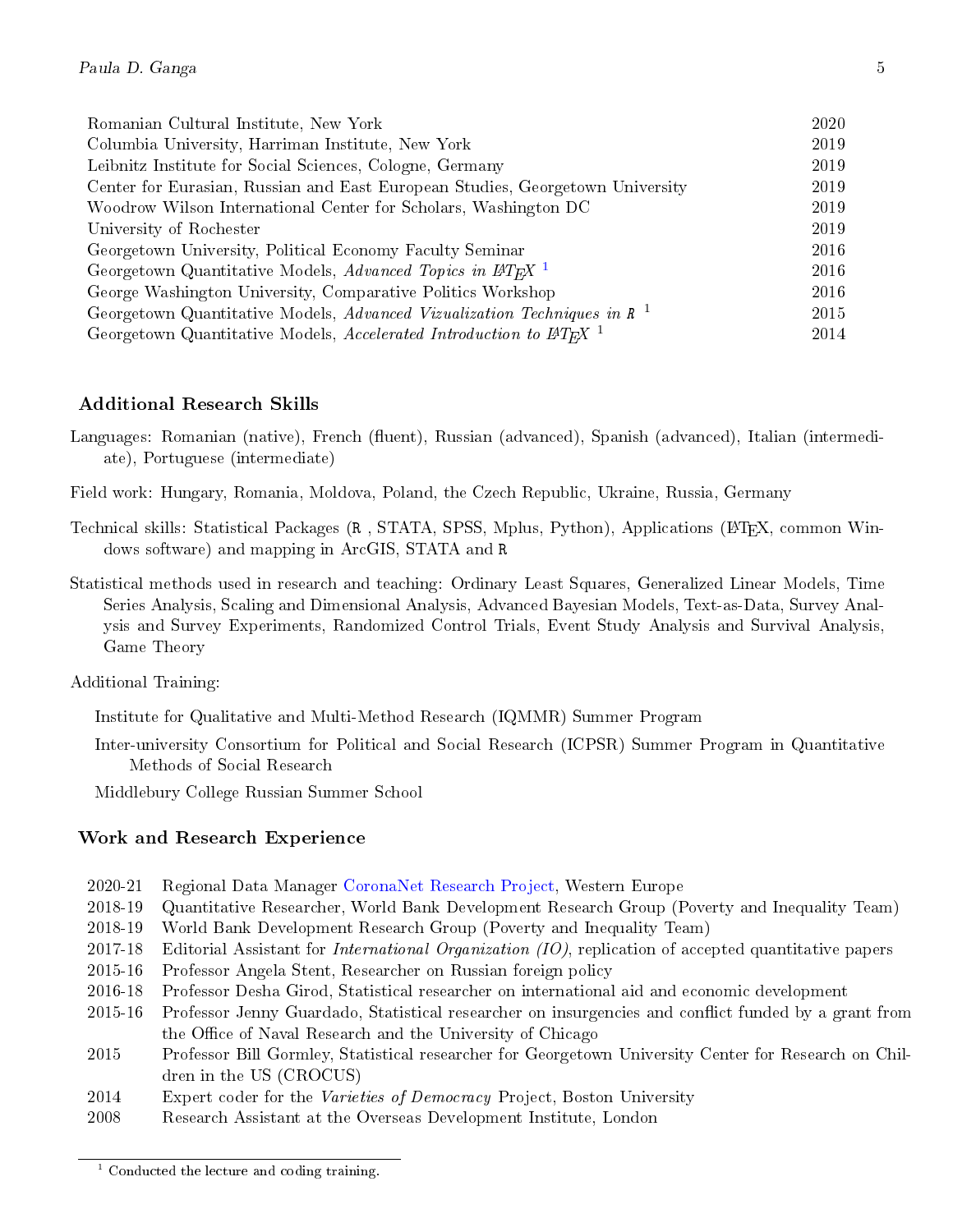# TEACHING

### Duke Kunshan University

| Instructor of record, <i>International Development</i>                    | Fall 2022, Spring |  |
|---------------------------------------------------------------------------|-------------------|--|
|                                                                           | 2023              |  |
| Instructor of record, <i>International Political Economy</i>              | Fall 2022         |  |
| Visiting Lecturer, <i>Economic Development</i>                            | Summer 2020       |  |
| Visiting Lecturer, <i>International Politics</i>                          | Summer 2020       |  |
| Columbia University                                                       |                   |  |
| Instructor of record, <i>Populism in Europe and the World</i>             | 2020, 2021, 2022  |  |
| University of Rochester                                                   |                   |  |
| Instructor of record, <i>Political Economy of Developing Countries</i>    | 2018              |  |
| Instructor of record, <i>Populism in 21<sup>st</sup></i> Century Politics | 2019              |  |
|                                                                           |                   |  |

# Georgetown University

| Instructor of record, <i>States and Markets: Linking Political Institutions and Economic Outcomes</i> | -2016            |
|-------------------------------------------------------------------------------------------------------|------------------|
| Instructor of record, Theories of International Relations                                             | 2015             |
| Instructor of record, <i>PhD Math Camp</i> for Government Department doctoral students                | 2015, 2016, 2017 |
| Teaching Assistant, Comparative Political Systems                                                     | 2013, 2014, 2015 |
| Teaching Assistant, Analysis of Political Data (PhD statistics seminar)                               | 2014             |
| Teaching Assistant, Russian Foreign Policy                                                            | 2013, 2014, 2016 |
| Teaching Assistant, <i>Environmental Policy</i>                                                       | 2013             |

### Alexandru Ioan Cuza University, Iasi, Romania

| Teaching Assistant, Politics of the European Union      | 2010 |
|---------------------------------------------------------|------|
| Teaching Assistant, Theories of International Relations | 2009 |
| Teaching Assistant, <i>European Union Institutions</i>  | 2009 |

# SERVICE

| <b>ADVISING</b> | Columbia University, MA Thesis in European Studies "The Evolution of Populist Parties Positions when                                                                                                                                                                                                      |
|-----------------|-----------------------------------------------------------------------------------------------------------------------------------------------------------------------------------------------------------------------------------------------------------------------------------------------------------|
|                 | Mainstream Parties Adopt Previously Extremist Policies: The case of the Alternative for Germany"                                                                                                                                                                                                          |
|                 | Columbia University, MA Thesis in European Studies "Memory Politics in Orban's Hungary"                                                                                                                                                                                                                   |
|                 | Columbia University, MA Thesis in European Studies "Populism on the Left and on the Right. Com-                                                                                                                                                                                                           |
|                 | paring France and Spain"                                                                                                                                                                                                                                                                                  |
|                 | Columbia University, MA Thesis in European Studies "German Media Portrayals of the 2015 Refugee                                                                                                                                                                                                           |
|                 | Crisis and the Rise of AfD"                                                                                                                                                                                                                                                                               |
|                 | Columbia University, MA Thesis in Russian and East European Studies "Corruption in Romania"                                                                                                                                                                                                               |
|                 |                                                                                                                                                                                                                                                                                                           |
|                 | $\mathbf{D}_{\text{min}}$ and $\mathbf{I}$ are $\mathbf{I}$ and $\mathbf{D}$ and $\mathbf{I}$ are $\mathbf{I}$ and $\mathbf{I}$ are $\mathbf{I}$ and $\mathbf{I}$ and $\mathbf{I}$ are $\mathbf{I}$ and $\mathbf{I}$ and $\mathbf{I}$ are $\mathbf{I}$ and $\mathbf{I}$ and $\mathbf{I}$ are $\mathbf{I}$ |

REVIEWER International Studies Quarterly, Political Research Quarterly

2019-20 Language Exchange Fellow, International House NY